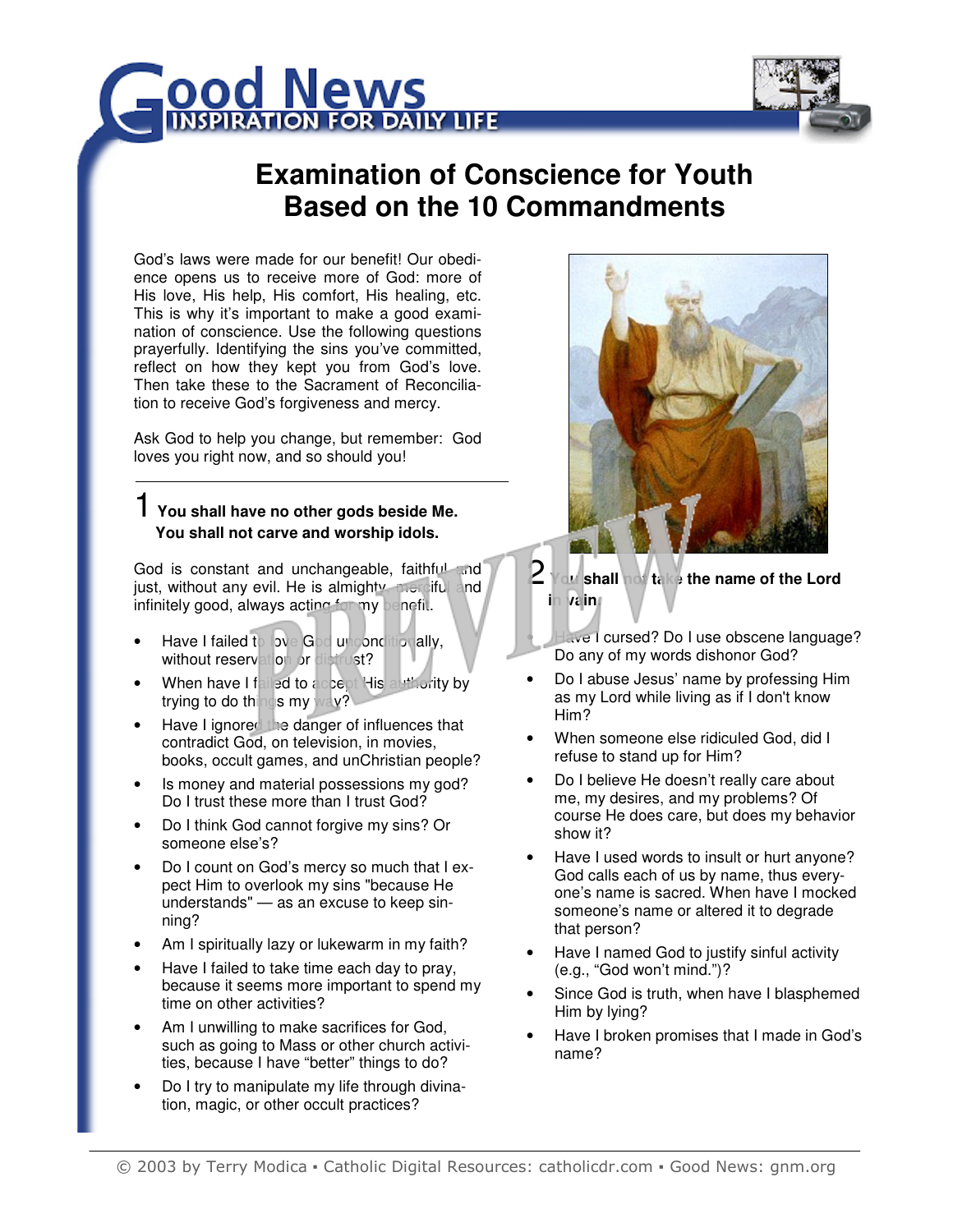## 3 **Keep holy the Sabbath Day.**

- Have I missed Mass through my own fault, on Sundays or on Holy Days?
- Did I do work on the Lord's Day that could have been done another time?
- Do I take for granted Jesus' true presence in the Eucharist? Do I ignore the miracle of bread and wine be-
- coming Jesus? • During Mass, do I fail to reverence God, wearing lewd clothing, arriving late or leaving early without a holy reason, talking to oth-



ers, or allowing myself to be easily distracted?

- Am I transformed by Jesus when I receive Him in the Word and in the Eucharist, or do I leave Mass the same as I came in?
- Have I neglected my obligation to go to Confession at least once a year?
- When have I failed to treat others as if they were Jesus Himself?
- Do I choose to get involved in leisure activities that are violent, sinful, or unloving

## 4 **Honor your father and mother.**

- Have I disobeyed my parents or anyone else in authority? (Exception: We are not expected to obey the commands or demands of anyone when it causes us to sin.)
- Do I show them disrespect? Do I ignore their good desires?
- Have I neglected to express my gratitude to my parents for giving me life and love?
- Have I dishonored my parents or others in authority by saying unloving things about or to them? By insulting them? By arguing without trying to understand them?
- Have I failed to forgive them for everything that has hurt me?
- What about the other parents of my faith: godparents, pastors, catechists, teachers, siblings, friends, etc.? Have I dishonored them?
- Have I rejected family activities in order to hang out with my friends?

## 5 **You shall not kill.**

- Have I had an abortion or helped someone else get one? If I knew someone was planning to get an abortion, did I do nothing to protect the unborn child?
- 1 John 3:15 says, "Everyone who hates his brother is a murderer." Whom have I hated by being unloving toward them?
- Have I killed my own spirit with self-hatred?
- When have I killed someone's self-esteem or dreams or spirit by hurting him or her?
- When have I killed someone in my heart because he/she wouldn't do something my way?
- When have I insisted on winning an argument, wanting the other person to be a loser?
- When have I killed people by speaking unkindly about them?
- hen have I directly or indirectly tempted on eone to sin, thereby killing them spiritually?
	- o smoke, take harmful drugs, drink too much alcohol, eat too much of the wrong foods, drive recklessly, or do anything else that unnecessarily risks my life or shortens it?
- Have I ever encouraged someone else to do these things?
- Do I carry in me envy, rage, jealousy, or any other feelings that are not life-giving?
- What have I done that has contributed to the killing of this planet's environment, when I could have avoided it?

### 6 **You shall not commit adultery.**

- When have I cheated on God by preferring other people or activities more than I love Him?
- When did I cheat on my boyfriend/girlfriend by behaving as if I'm more valuable or more worthy of attention than he or she is?
- Chastity means saving sex for my spouse so I can give myself fully to that person for the rest of my life. Have I given away this gift to someone I'm not married to?
- Have any of my romantic relationships failed to reflect to the world God's love?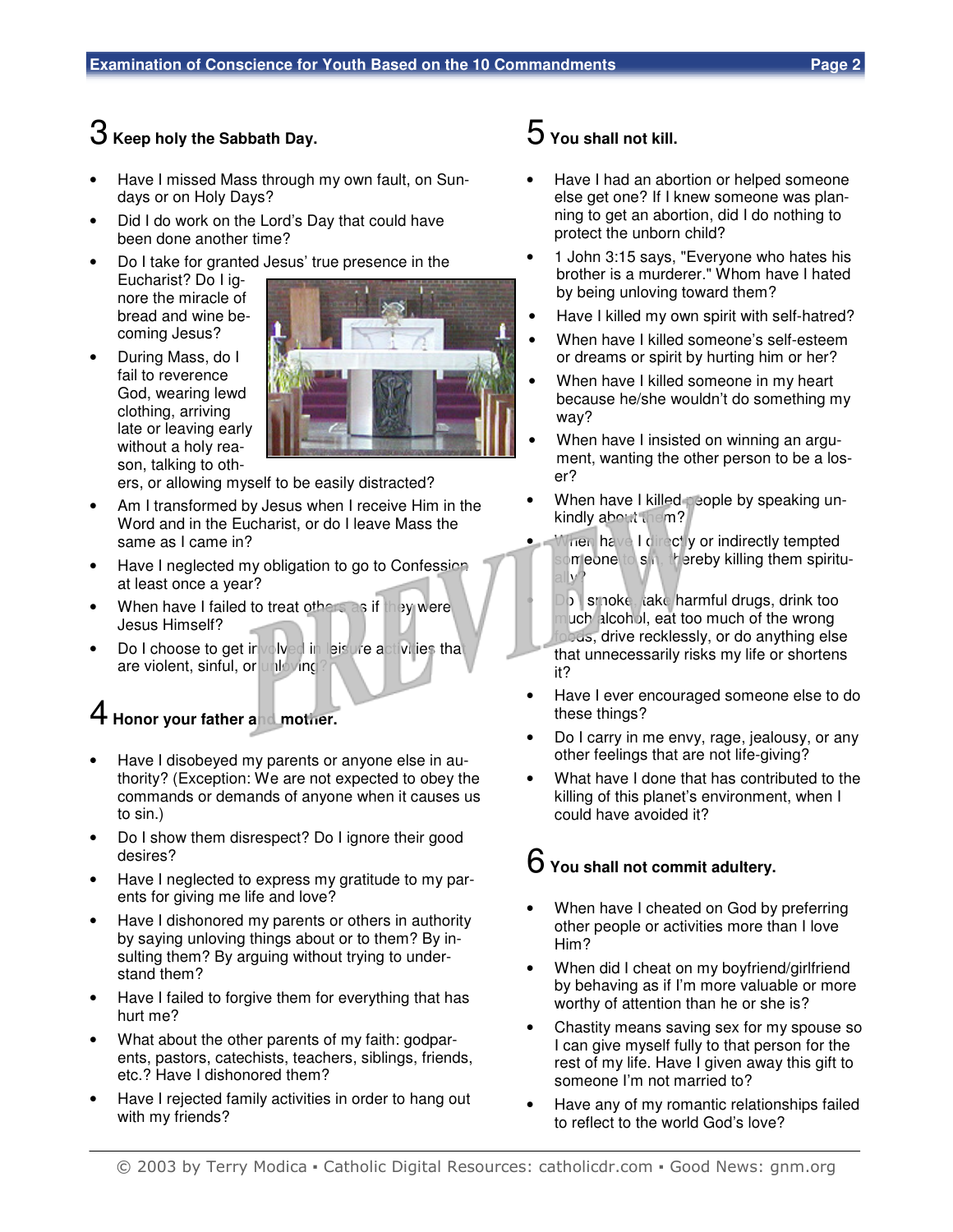- Have I acted on lustful thoughts or made sinful touches?
- Have I told obscene jokes?
- When did I allow my passions to control me, instead of using selfcontrol for love of others under the guidance



of God? This concerns sexual conduct, but it also relates to anger, spending money, being ruled by fear or impatience, etc.

- Have I worn immodest clothing in public, possibly tempting someone to sin?
- Have I read pornographic books or magazines? Or watched movies or TV shows that showed private sexual activities?
- If I am or if I know a homosexual person, am I failing to encourage chastity?

## 7 **You shall not steal.**

- Have I stolen anything from a store or a friend's house or my parents money?
- Did I regret stealing something but fail to make rest tution?
- When have I stolen time away from God by my spiritual laziness?
- When did I waste time at work, in school or at home, stealing time from work that I was responsible for?
- Am I stingy toward others? Am I stingy in my support of the Church and other worthy causes? Am I fearful that if I make donations, I won't have enough money to satisfy my own desires?
- Have I borrowed something and deliberately never returned it?
- Did I borrow something and return it in damaged condition without offering to fix or replace it?
- Have I participated in the theft of someone's property, or knowingly benefited from it?
- Have I copied CDs or videos or computer programs that I did not pay for?
- Did I ever gamble using money that should have been spent on something else?
- Have I copied from other people's homework or tests in school?

#### 8 **You shall not bear false witness against your neighbor.**

- Have I made judgments about anyone, even though only God knows enough about that person to make such a judgment?
- When have I heard something bad about another person and assumed it was true?
- Do I refuse to give others the benefit of the doubt?
- Have I gossiped about others' faults and failings, making them look bad?
- Have I exaggerated information about someone in order to make myself seem better?
- How have I bragged to make myself look better than others?
- Did I reveal secrets that should have been kept confidential?
- Do I sound critical, negative or uncharitable when I talk?
	- ave I violated someone's right to privacy **Ansisting on learning something I had no** In to know? Did I spread this information others?

#### 9 **You shall not covet your neighbor's wife.**

- Do I jealously wish I had relationships as good as someone else's?
- Do I let my imagination go uncontrolled? Do I fantasize impurely?
- Have I treated someone as an object of pleasure, rather than with dignity and respect?
- Have I used pornography or other pictures for the sake of lustful pleasure?
- Have I been lazy about purifying my heart and my thoughts?
- Have I sneaked peeks into people's privacy?
- When someone I know has violated the privacy or sexuality of others, have I ignored it as if it didn't really matter?
- Have I encouraged or condoned sexual permissiveness by promoting "safe sex" instead of abstinence?